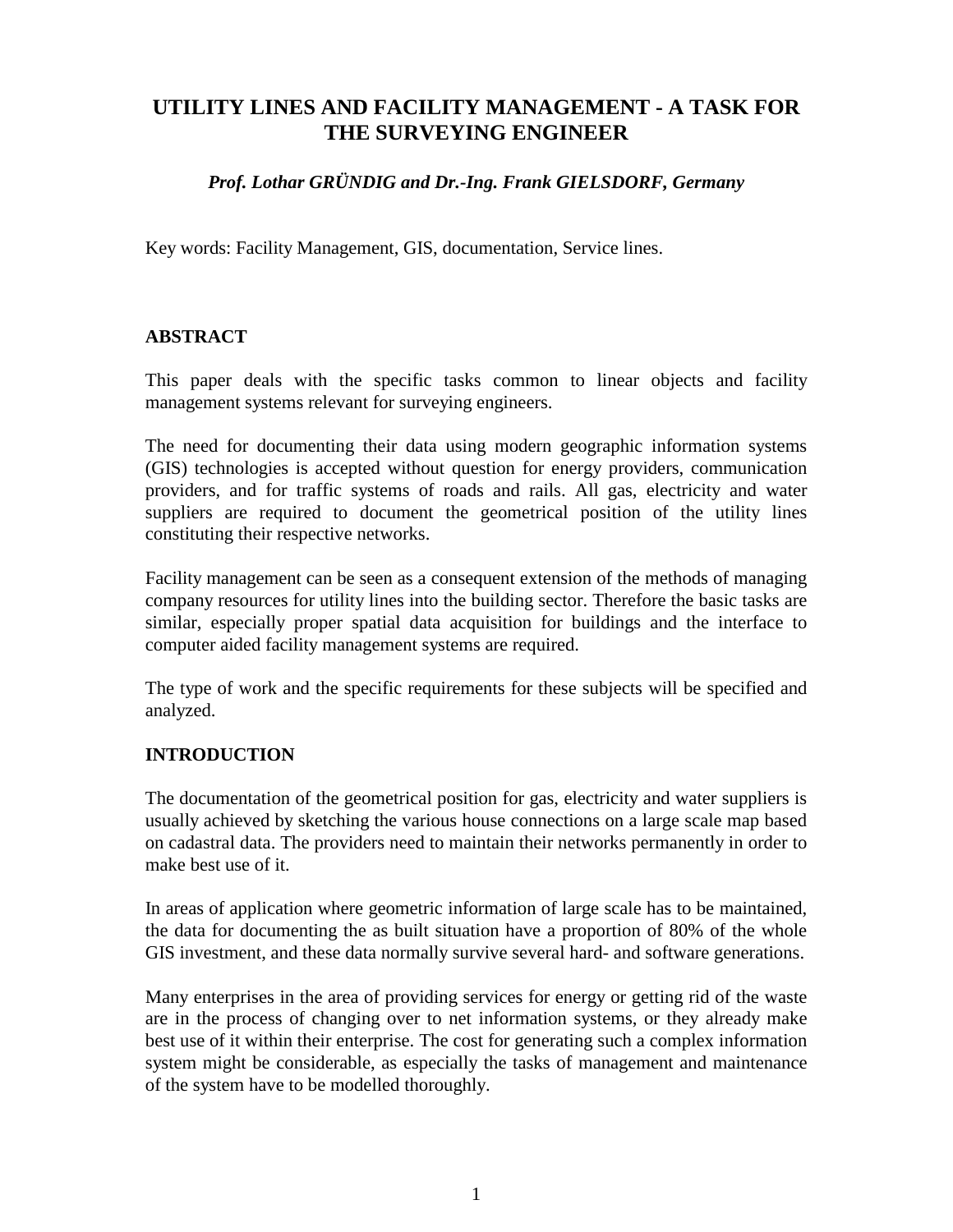In addition, the engineering design demands become much larger, and more complicated as traffic and population are growing. This results in plans which are significantly more complicated, as is the task of monitoring and proper maintenance of linear objects after they are built.

The requirement of a reliable data management of sensitive geometrical data can be outlined taking the example of rails for modern high speed trains or for municipal rail systems. The example of rails is also a representative demonstration of the synthesis of high precision and reliable geometric information which is closely connected with descriptive information.

In order to make best economic use of all resources, of landed property, including buildings, and all relevant parts and processes involved, a growing number of enterprises put effort in facility management. It becomes more and more obvious that 80% of the cost caused by a building during its life cycle will be spent for the usage of the building. The cost are due to the interest rate to be paid, any changes of usage, the repair work, the insurance, the taxation, the rental costs, the energy and the cleaning. The original financial effort for establishing the building only sums up to 20%.

# **BASICS OF FACILITY MANAGEMENT**

Facility Management (FM) is the management concept for planning, for the use and the best economic administration of landed property and buildings, including the associated resources of personal and relevant objects. FM is based on the principle of an integrated complete management of all relevant data taking into account its whole life cycle, thus providing transparency of information for all institutions involved in the decision making process.



Figure 1: columns of FM

Comparing the basic principles of FM with the establishment and use of a documentation system for the resources of service providers of linear objects like utility lines, gas and electrical lines, etc., it becomes obvious that both tasks are very similar in their basic requirements and structure. In fact FM can be seen as the consequent extension of the methods, used so far for management of linear objects, to the management of buildings (fig.:2). For this task it is required that appropriate data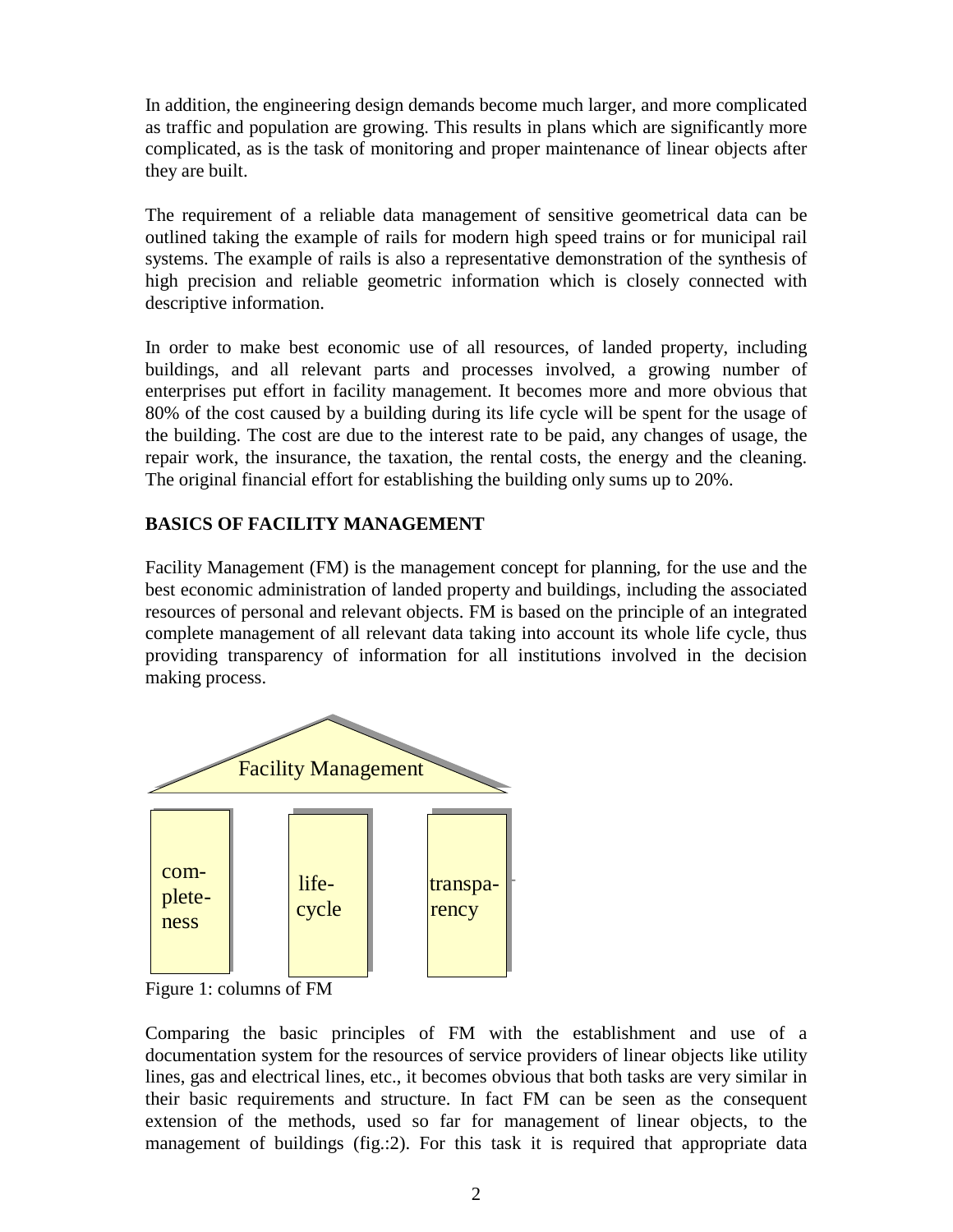structures and tools for supporting the usage and the maintenance are designed, evaluated and made available to. In addition, extended data acquisition techniques and tools for the setting up data and data exchange, for providing the respective views and the analysis of all the data needed for facility management are required.



Figure 2: Global view of FM (Runne, 2000)

In general the data of FM must be interconnected properly applying a unique reference frame in order to guarantee data consistency. Due to the huge amount of information which has to be managed within FM the tasks of FM can only be fulfilled economically with suitable information systems.

# **SPECIFIC PROPERTIES OF FACILITY MANAGEMENT**

Computer Aided Facility Management Systems (CAFMS) map and manage all cost relevant processes of landed property and buildings. In order to find a suitable mapping, the processes have to be analyzed. Two main classes of information result. There is the class of object information dealing with object specific properties, and the geometry related information. In general the geometry related information forms the skeleton where all information, related to the property of objects, can be referenced to.

Analyzing the effort necessary to generate and maintain a CAFMS, it becomes obvious that the part of data acquisition and consistent update of geometrical information causes immense cost. Therefore every user of a CAFMS has a fundamental interest in minimizing this high economic effort, taking into account the boundary condition that the necessary quality will just be maintained.

The surveying engineer has shown best skills in finding the way to the basic parameters for an economic acquisition of geometrical data with acceptable information quality. In two areas of activity, where the experience in proper handling geometrical data is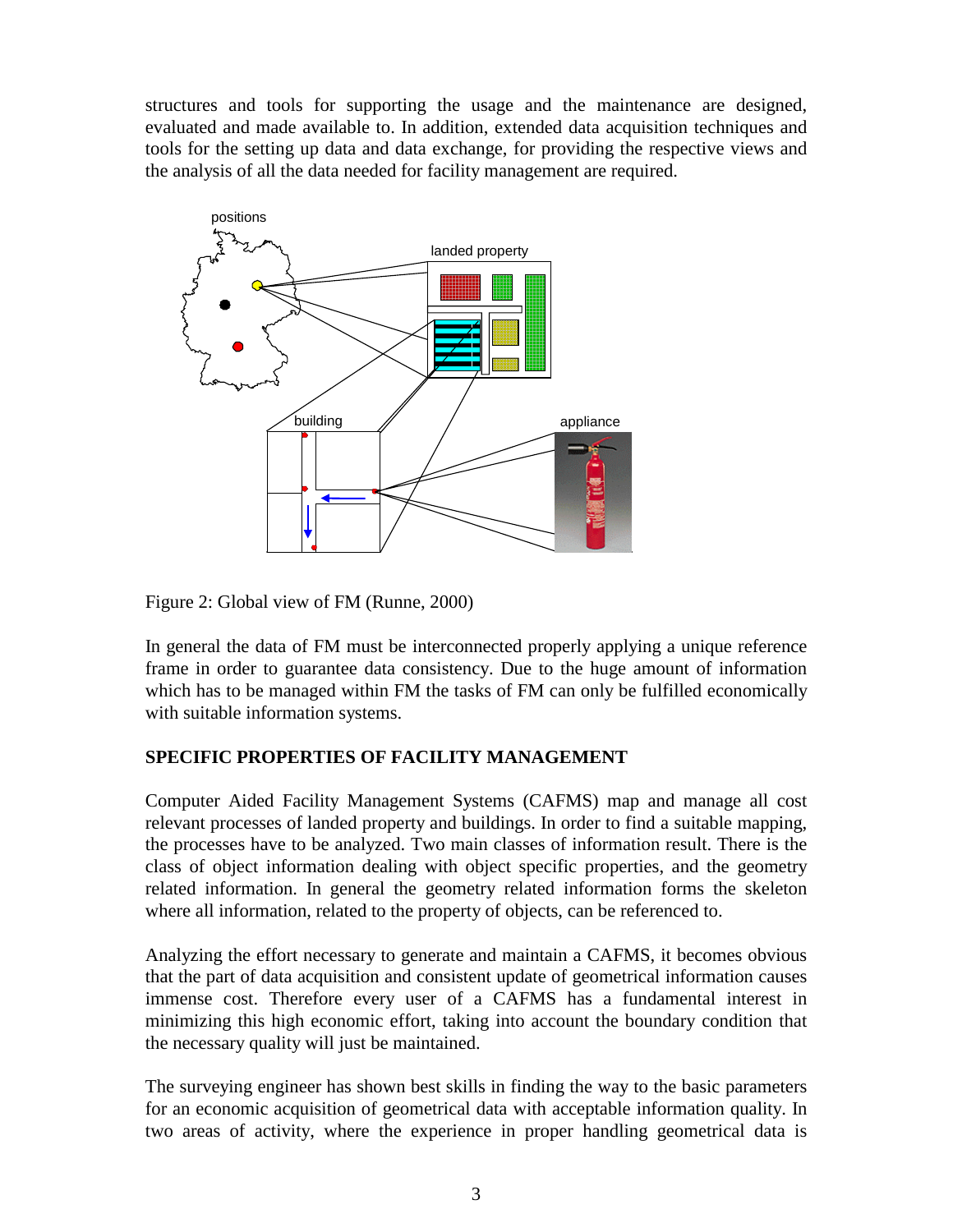essential, the surveying engineer can contribute to the solution. These are the design of suitable data models for the task described before, and the data acquisition task for geometrical data, where not only the actual measurements are considered, but the automated processing of geometrical information of all types. Both areas will be illustrated in a more detailed way.

### *Development of appropriate data models*

The data models of existing CAFMS monitor the way they were designed in the past. Historically at the first systems on the market, geometry information was dealt with only via geometrical attributes to the objects described in the systems. Development of data models involved property related data to the relevant objects of the system, and just added geometrical information as additional attributes to these objects. The specific properties of geometrical information were not considered at all. Therefore the data often have been redundant and susceptible to anomalies or blunders during the update phases of the data. In a simplified way, the process of design for these systems can be described as follows:

Property Related Information  $\rightarrow$  Geometry  $\rightarrow$  Data Model

It became apparent that geometry information have to be treated as a specific class of information with it own rules. Geometry information forms the reference frame for all descriptive information of the objects properties. This level of knowledge has to be applied during the process of development of data models. At the beginning of the design process an answer to the following question has to be found: How can the geometrical reference, for the property related information, be mapped to the data model in a most flexible way?

# Geometry  $\rightarrow$  Property Related Information  $\rightarrow$  Data Model

Therefore the professional expertise of the surveying engineer is already required during the conceptual phase of a CAFMS.

During the conceptual process a number of questions must be answered and taken care of:

- Will the geometry information be managed in a separate CAD system or will it be part of the data base of the property related information?
- According to which systematic rule the naming convention of geometrical objects should be designed?
- Can the object oriented approach directly be applied in the CAFMS or is it necessary to develop additional tools for the consistent projection of the information to a relational data model?
- Should the data acquisition be done in two or in three dimensions?
- Are changes of the geometry of relevance for the task, and has the fourth dimension time to be modeled in a consequent way?
- How to treat incomplete geometrical information of objects?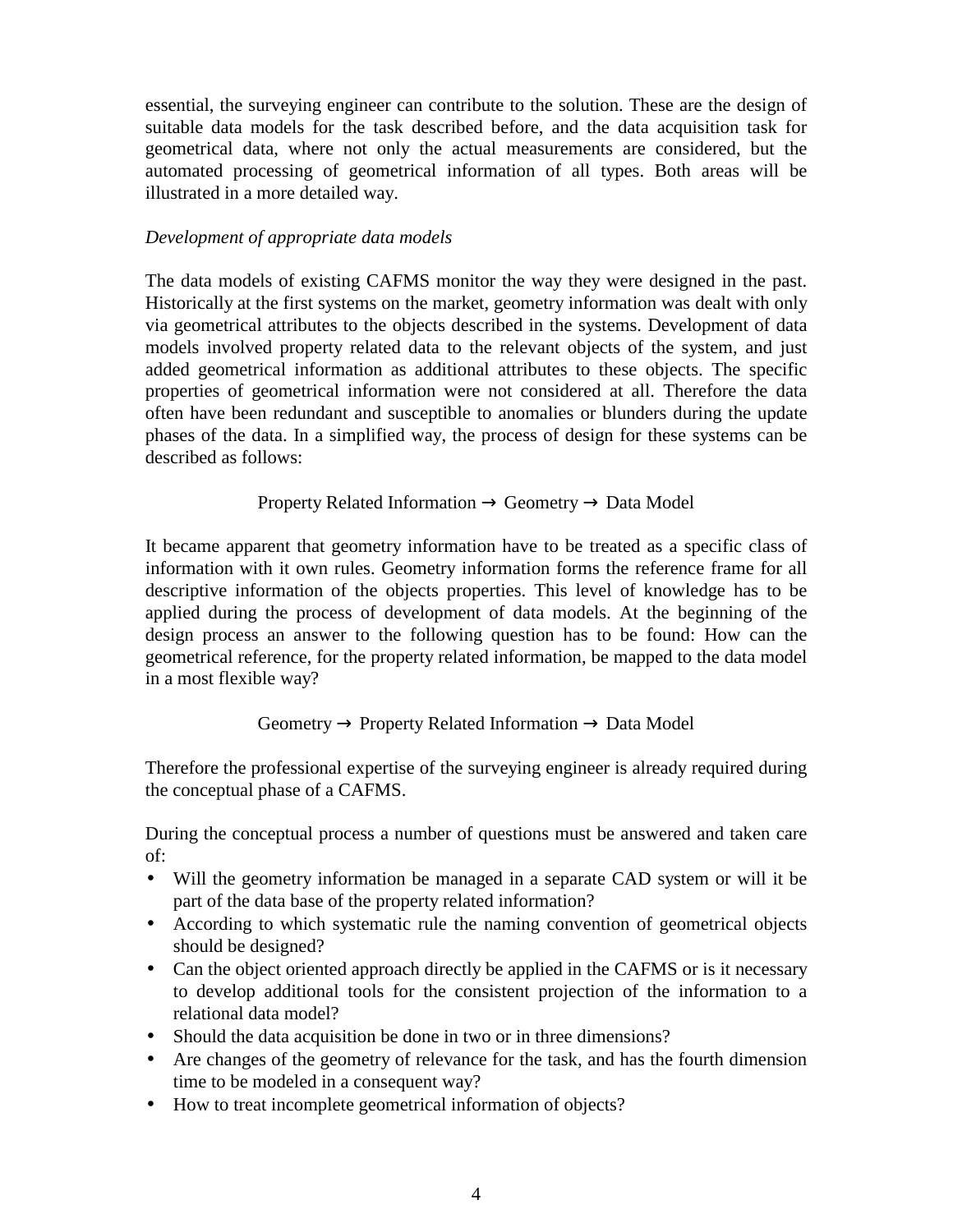• Are different levels of abstraction or generalization of geometrical information to be supported in the data model?

It is a prerequisite for an optimal result to answer these questions in an acceptable way. Only then the economical effort will be minimized while the geometrical quality of the data in the CAFMS will be preserved.

### *Data Acquisition and Processing*

The acquisition of geometrical data usually is done via digitization of available maps, or if these data are not available or out of date, via local measurements on site. Especially for gathering the local measurements on site, geodetic methods, like tachometry, close range photogrammetry or laser scanning, are applied. This results in the best geometrical quality, it requires, however, an enormous financial effort. It is this effort which stops potential users from establishing a powerful CAFMS including geometry.

## *In order to arrive at an economic solution it will be necessary to move the intelligence from the data acquisition methods applied on site to the data processing procedure.*

Primarily, the task of the surveying engineer should not be, to perform the measurement on site. These measurements should be gathered from personal of low professional level applying robust and simple to handle tools, like measurement tapes or hand hold laser distance measurement instruments. The result of this way of data acquisition are redundant measurements which are expected to show a large rate of errors. The task of the surveying engineer will be to find a consistent result, removing these errors while transforming the data into a unique spatial reference frame. This task is a typical application of geodetic adjustment techniques, the surveying engineer is used to.

# **SPECIFIC PROPERTIES OF DIFFERENT CLASSES OF LINEAR OBJECTS**

Geographic information systems for railways cover the areas of system planning and design, as well as the task of information retrieval for maintenance, use and archiving.

Traffic systems like roads and rail information systems are based on the steps of planning and design which are subject to a large number of rules and prescriptions.

An alignment is a one dimensional representation of a roadway or a railway. The process of finding the proper alignment includes the determination of the geometrical parameters of the alignment.

The information necessary for documentation and operation can be classified in

- geometry
- topology
- object related attributes

The geometrical information describes the alignment curve and its relation to the respective objects in space. The global spatial connection is defined by points with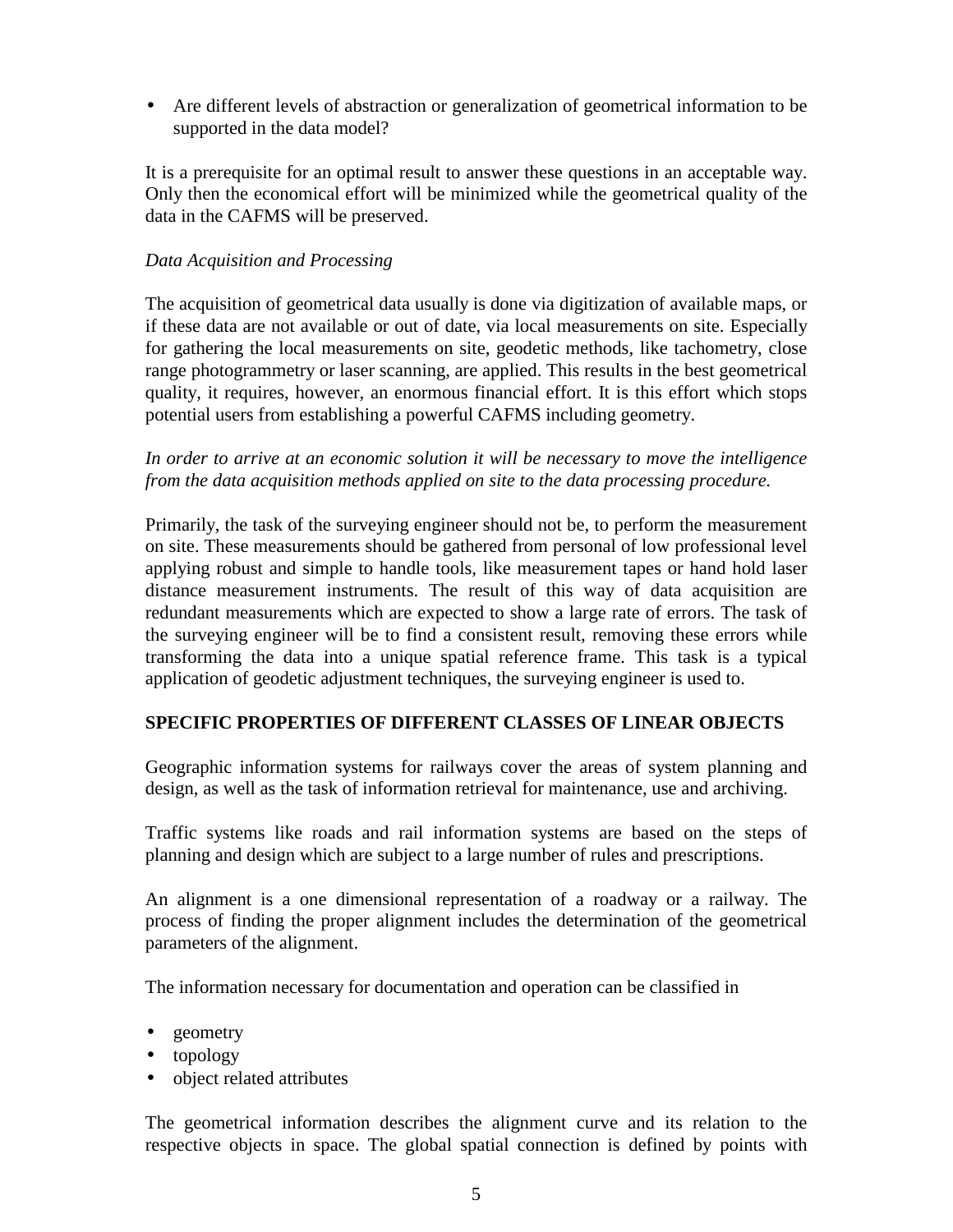coordinates x,y,z. The parameters of the individual alignment parameters locally describe the geometrical properties of the element in consideration. The relations between the global reference frame and the local geometry are defined mathematically.

Topological information is needed if a net structure is created by a group of linear objects (rail or road network). For the topological modelling the net structure can be described as a graph, i.e. a group of nodes is connected by a group of links. The topological information can be derived by abstraction from the geometrical information. In this process the clearly defined geometry is neglected preserving only the interconnectivity inherent in the geometrical description.



Figure 3: Relations between rail geometry and rail topology (Gründig, Bahndorf, Gielsdorf 1993)

Figure 3 demonstrates the relationship between the topological and geometrical information. Any rail geometry may be modelled topologically in the above described way. The inverse task is, however, non-uniquely defined, since it is possible for multiple rail geometry to be modelled with exactly the same topology.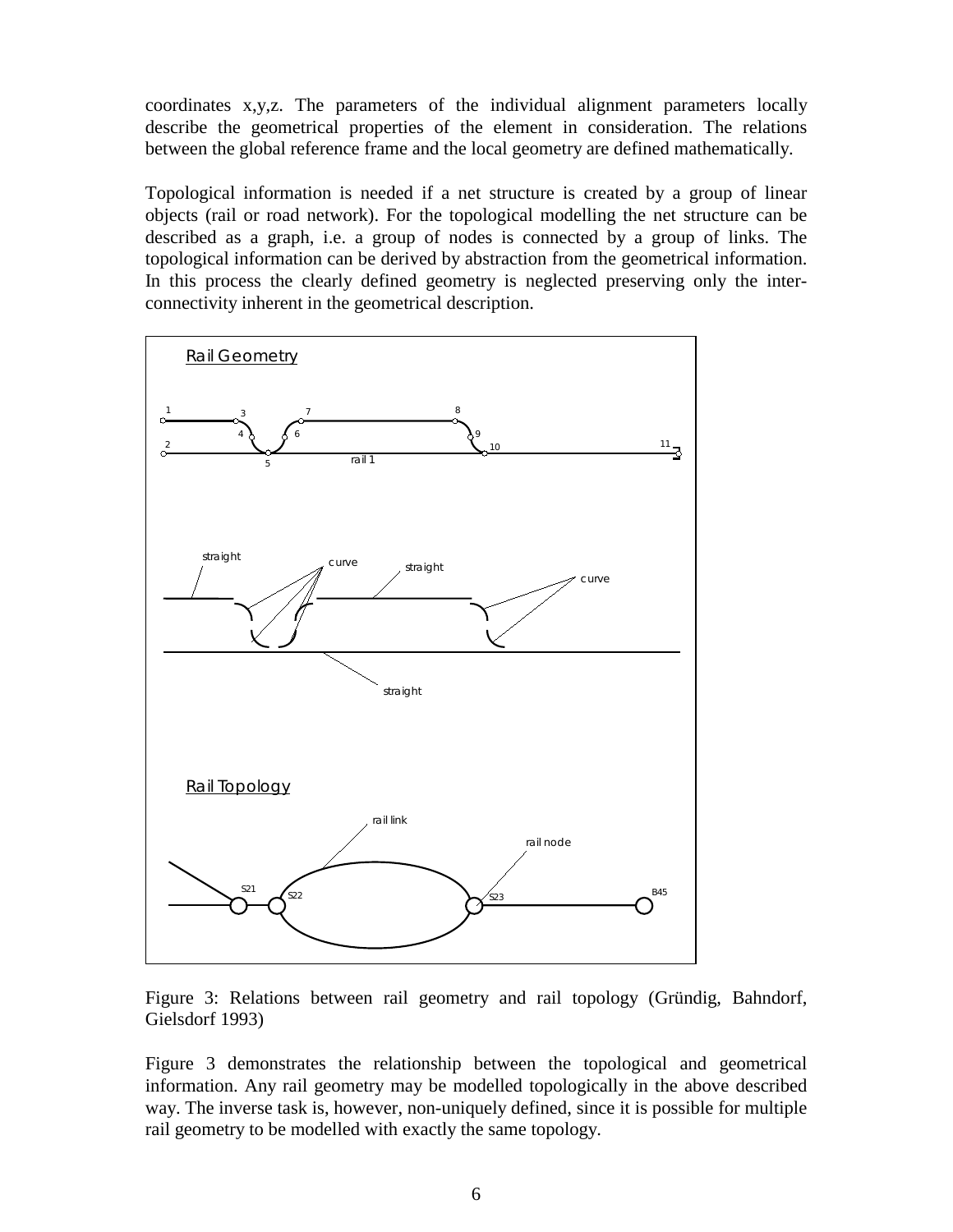The resulting frame of nodes and links can successively serve as logical base for the object description which is the third source of information. Typical descriptive data of relevant objects for users are:

- pavement properties
- actual condition of rails
- denotations based on the relevant management
- traffic conditions

Geometrical and topological objects can both serve as a basis for the object description. The fact that geometrical objects build the base of all additional information documents the fundamental relevance of any kind of documentation for linear objects.

In the traditional way maps and plans are used for documentation. The geometrical objects are projected into the x,y-plane, applying a proper scale and are presented on paper. The height information is either given by numbers or contour lines or by specific plans. The respective scale depends on the usage of the plan.

Object descriptive information in analogue plan has either been presented by symbols (types of lines, types of points, hatching) or via an appropriate legend. The plans used can be classified by content, scale and matter of use.

| Purpose             | Content                            | Scale           |
|---------------------|------------------------------------|-----------------|
| topographic maps    | topographic objects, contour lines | 1:1000001:10000 |
| cadastral maps      | boundaries, buildings              | 1:50001:1000    |
| design sketch       | construction details               | 1:10001:500     |
|                     | alignment elements,                |                 |
|                     | alignment parameters               |                 |
| setting out plan    | alignment parameters,              | 1:10001:500     |
|                     | coordinates, clearing, etc.        |                 |
| railway-station and | all relevant buildings, mileage,.  | 1:1000          |
| railway line        | fixed positions, rail attributes   |                 |
| railway plan        | all relevant buildings, mileage,.  | 1:500           |
|                     | fixed positions, rail attributes   |                 |

Table -1 maps and plans

A characteristic documentation of linear objects are the presentations of geometrical information in diagrams. Typical examples of such diagrams are longitudinal profiles, cross sections plans, as well as curvature plans or rail documentation plans.

The way of presentation can be characterised by visualising the relevant spatial information as one-dimensional coordinate along a line of reference - the alignment curve -. Typical representations for rails are height, super-elevation, and curvature.

Another form of representation are lists which are used as the alphanumeric way of analogue documentation. Information on geometry is often stored in lists of coordinates.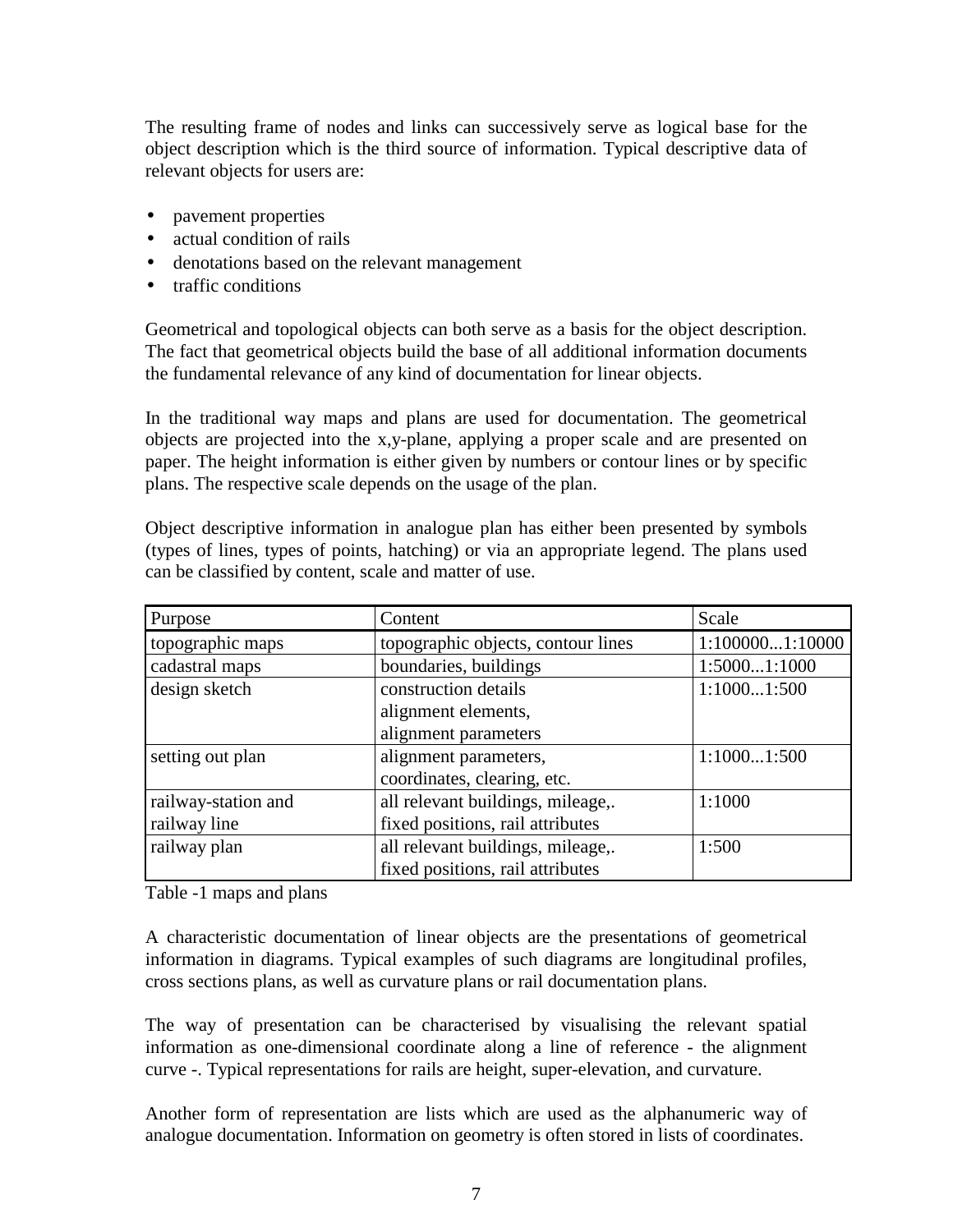Mains and utility lines are linear objects with similar properties. According to the type and kind of the product to be transported a large number of rules apply for planning, construction, and operation. The basic for this task is a reliable, consistent, and actual documentation of each individual part and for the whole service network. This implies that the lines must be based on a unique spatial reference in connection with all other infra-structural data.

The essential information is not only the specific property of the type of mains relevant for making best use of it but the influence of the use on other service lines or third parties. Especially the question of emergency cases is important which can be caused by the use of and to which extent.

This implies that the mains and service lines should be managed based on a unique spatial reference frame. The descriptive data of the objects can be mapped on information systems in the same way as described above for rails and roads. The shortcomings of existing documentation systems often are their inflexibility in providing the documentation information for third parties, and in preserving the actuality of the geometrical data. The direct field access to the information system from the actual line to be monitored using measurement techniques for determining the spatial relations, and tools provided for management and update are essential means to preserve the actuality of the documentation.



Figure 4: Excerpt from the documentation of GASAG AG Berlin (Lörke, Schwermer 1997)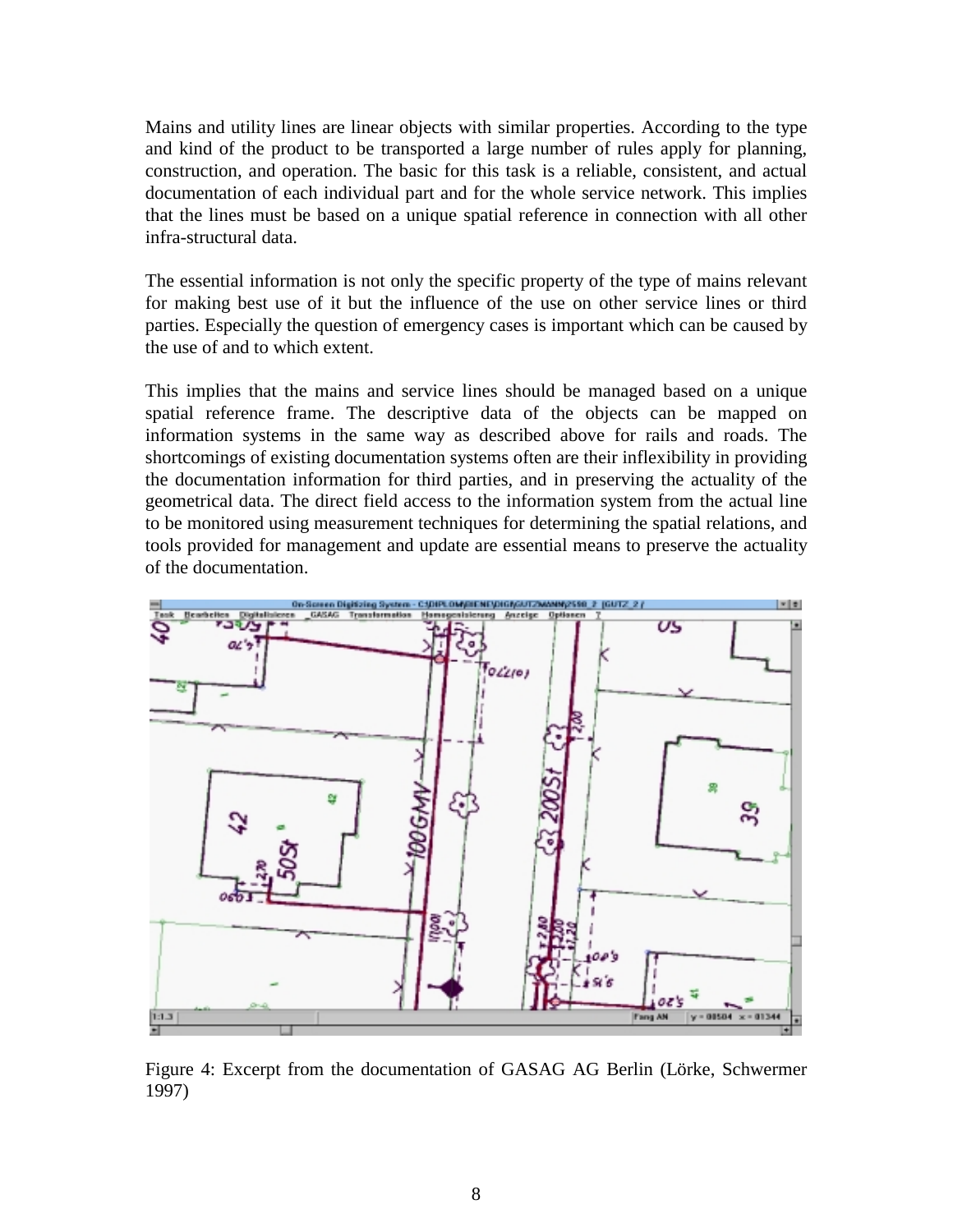The central question for the management of geometrical information for linear objects is: In which system will they be geo-referenced . Generally two options exist:

- The information to a linear object refers to a linear, one dimensional reference system, i.e. the stationing of the alignment of a road. In this case only the end positions of the reference line will have coordinates in a two or three dimensional reference system.
- All geometry information refers to a global two or three-dimensional reference system.

In many systems the first option has been applied. The attempt was made to copy the traditional analogue point of view directly to the data model. The two-dimensional coordinates of objects will be calculated temporarily for the purpose of the graphical presentation on screen or in maps. However, this solution leads to problems, if the geometry of the reference line undergoes geometrical changes, i.e. during maintenance or repair work of a track. In this case anomalies of change may result, because of the one-dimensional coordinates of all objects coming after the place of repair, they will not be valid any more.

The second way will be more favourable. It is assumed however that the transformation rules between the one-dimensional reference system of the linear object and the global two or three dimensional global reference system is known. In this case all coordinates are independent of changes of geometry of a reference line. The one-dimensional coordinates will be generated temporarily for the graphical presentation in diagrams.

# **TASKS COMMON TO LINEAR OBJECTS AND FACILITY MANAGEMENT**

Tasks common to linear objects and facility management cover the following topics:

- The description of the specific properties
- The data modelling and data presentation
- The problem of a unique spatial reference frame
- The techniques for data acquisition of geometrical and descriptive data
- The data maintenance and data exchange
- The usage of data and the perspectives of use

Special emphasis has to be given to the management and usage.

The traffic provider road, rail air and water for instance historically have undergone unimodal developments. Optimisations of the traffic systems were done within the respective system. The digital rail maps of German Rail and of other European Rail Companies have developed independently from the activities of the digital road maps. The specifications are not compatible to those of the road data bases which are available throughout Europe. The main problem of the data acquisition of digital maps is the preservation of quality for all steps from the data acquisition down to the data management and use of data. One main cost factor is the topologically correct modelling of the traffic relations (Möhlenbrink 1994).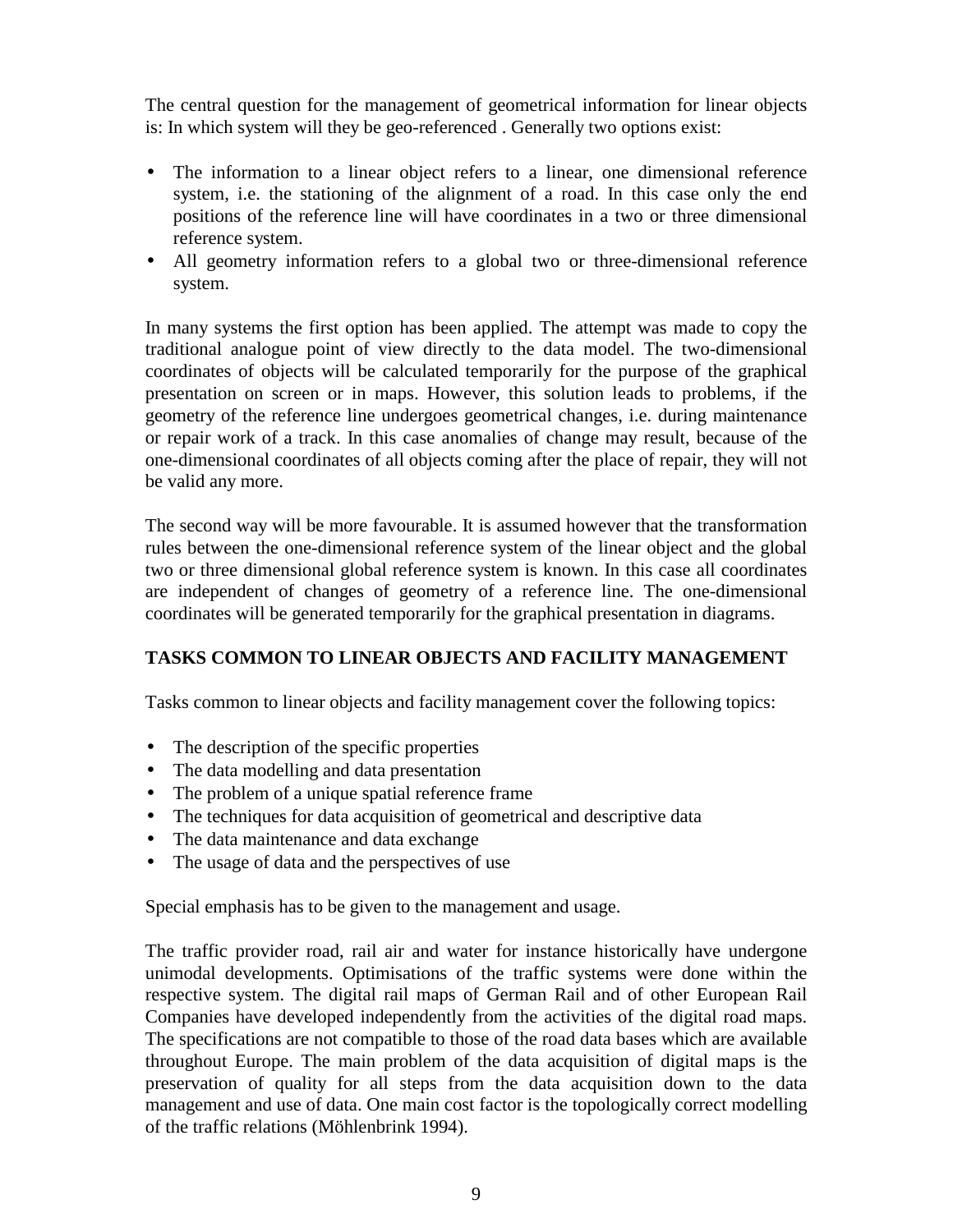The change from one transport system to the other becomes difficult as the modelling of nodes of transfer has not adequately been realised. A key role is played by the provision of standardised views of the traffic networks. Only if digital road maps and rail maps will be available in a unified information structure the traffic and transport management achieves practicability.

A main problem still is the consistent maintenance management of the geometrical data and their interdependent objects in order to guaranty the actuality of the data.

The usage of information makes it necessary to extract data according to specific tasks, and to visualise the result. Of special importance are presentations of the spatial geometrical objects and their relations. The change of scale often requires a generalisation of the geometrical data which can only be realised by creating a new geometry of the objects to be presented.

In GIS, where the interrelation of graphical and alphanumeric data are modelled, several geometrical representations could be assigned to the same object. These representations can be based on the scale for presenting it in the appropriate way. Especially for technical documentation, the details with small spatial extension could be of special importance. In sketches of detailed objects only some objects will be affected. Modifications of the objects, not of the geometry, which are made in the detailed sketches, automatically modify the object in all other presentations, as the objects are already known to the information system but with a different geometrical representation.

Synthetic mapping systems together with database technology could speed up work processes for data acquisition and update for gas, electricity and water suppliers. It would not be necessary to sketch a situation individually but to identify and mark the synthetic typical images (Scheu 1996).

# **CONCLUSION**

The high demand both for personal mobility and for the ability to transport goods of all kinds over long distances is characteristic for our time. It is necessary to dynamically balance traffic flow, to select the optimal routes for transport to provide drivers with a set of information services like optimal routes, traffic jams, road obstacles and to increase the efficiency of our transport system by integrating it in the best possible way.

A key to all these problems is the information based on the geometry and topology of linear objects. The goal is approached by evaluating and documenting the typical representatives of linear objects with respect to the above mentioned characteristics. A key role for linear object type problems is the provision of standardised representations of traffic networks and of service and energy supply networks. When digital road- and rail maps will be available in a unique information structure intermodal traffic- and transport-management will become feasible.

Common to facility management and linear objects is the modelling of geometry objects in a unique spatial reference frame which is independent of geometrical changes of any reference object. It is essential to shift intelligence from the data acquisition tools to the